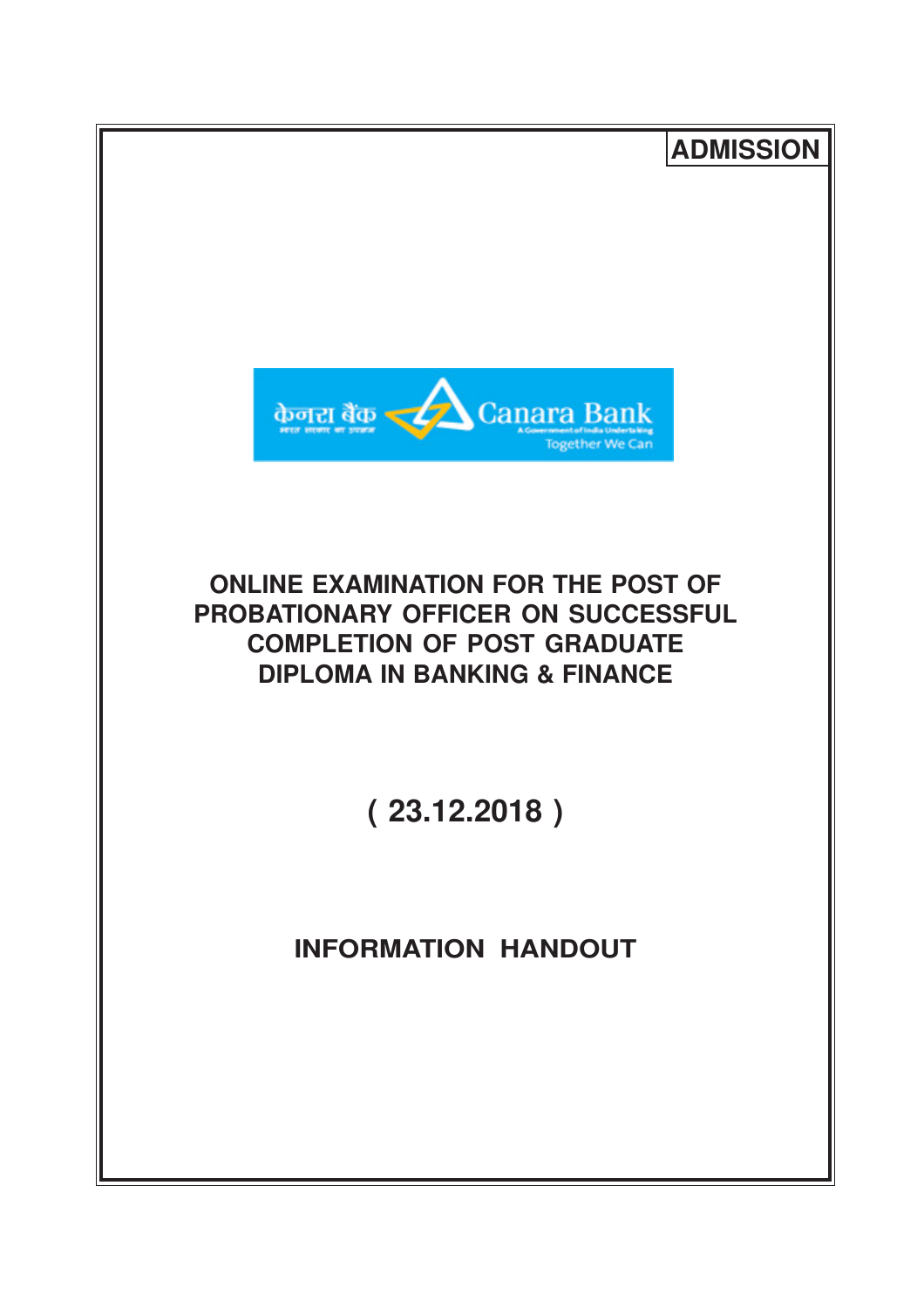# **I. INTRODUCTION**

We are glad that you have applied in response to our advertisement for recruitment of Probationary Officer on successful completion of Post Graduate Diploma in Banking & Finance.

- **1.** This booklet contains details pertaining to various aspects of the online test that you are going to take and important instructions about related matters. **The assessment will be done online hence you should carefully read instructions regarding the method of marking answers.** You are advised to study this booklet carefully as it will help you in preparing for the test.
- **2.** Before appearing for the online test you should strictly ensure yourself that you fulfil the eligibility criteria stipulated by the bank in all respects.
- **3.** Please note that since this is a competitive test, mere passing is not adequate. You have to obtain a high rank in the order of merit to get eligibility for interview. You should, therefore, put in your best efforts in the test.

| <b>II. ONLINE TEST</b> |
|------------------------|
|------------------------|

In the online test there will be following objective tests.

| Sr. No. | Name of the Test         | Number of<br><b>Questions</b> | <b>Maximum</b><br><b>Marks</b> | <b>Medium of Exam</b> | <b>Duration</b> |
|---------|--------------------------|-------------------------------|--------------------------------|-----------------------|-----------------|
| ι.      | Reasoning                | 50                            | 50                             | Bilingual             |                 |
| 2.      | English Language         | 50                            | 50                             | English               | 120 minutes     |
| 3.      | <b>General Awareness</b> | 50                            | 50                             | <b>Bilingual</b>      |                 |
| 4.      | Quantitative Aptitude    | 50                            | 50                             | Bilingual             |                 |

**THERE WILL BE PENALTY FOR WRONG ANSWER MARKED BYYOU.** There are five alternatives in every question of a test. For each question for which a wrong answer has been given by you, one-fourth or 0**.**25 of the marks assigned to that question will be deducted as penalty. If a question is left blank, i.e. no answer is given by you, there will be no penalty for that question. If the total of the penalty for a test is in fraction, the marks obtained will be rounded off to the nearest integer. **YOU SHOULD THEREFORE BE CAREFUL IN MARKING YOUR ANSWERS.**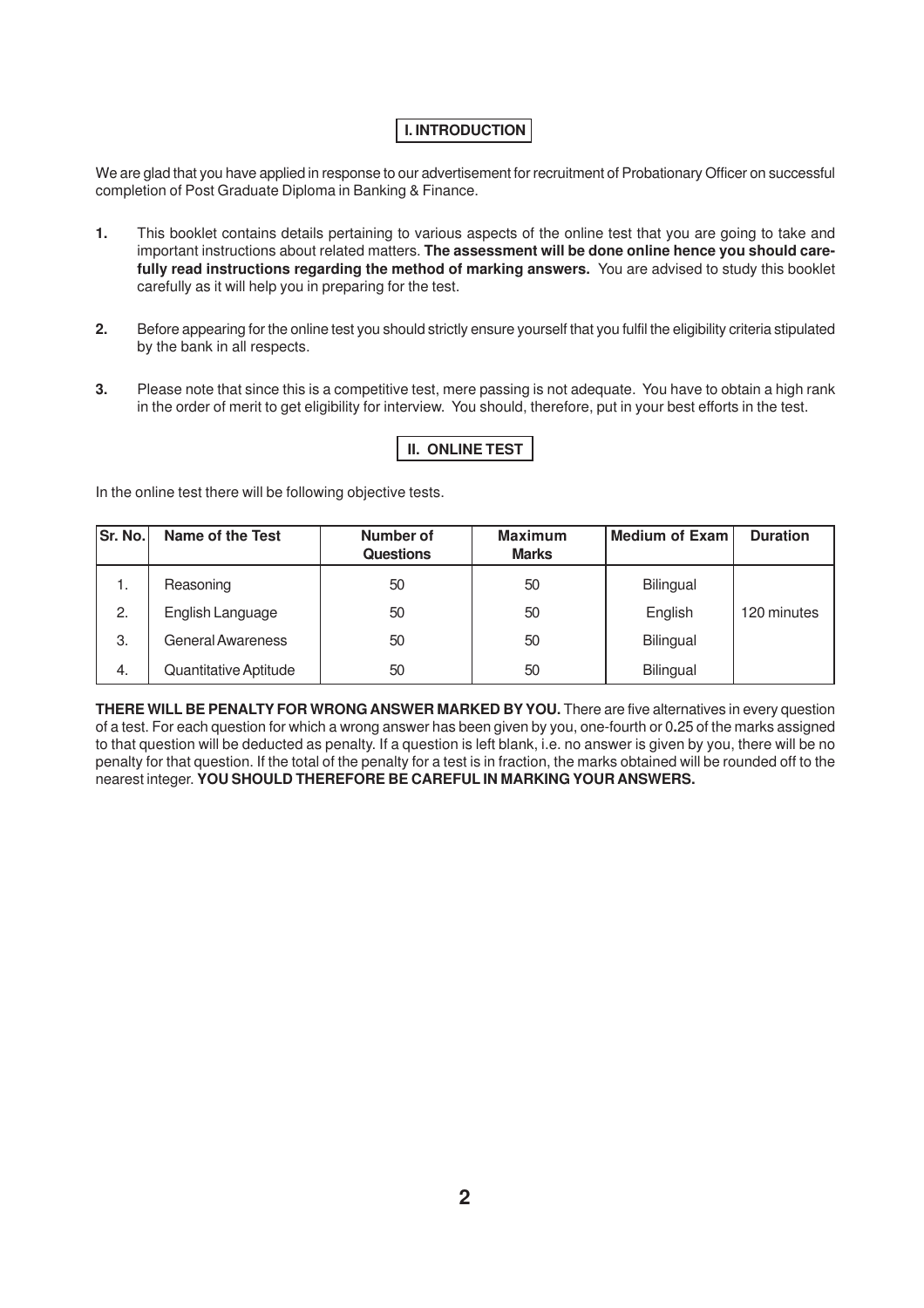### **III. SAMPLE QUESTIONS**

Below are given some sample questions for the objective type tests. The types of questions are only illustrative and not exhaustive. In actual test you may find questions on some or all of these types and also questions on the types not mentioned here.

## **REASONING**

**Q.1-5.** Read the information given below and answer the questions. Six plays A, B, C, D, E and F of a famous playwright are to be staged one on each day from Monday to Saturday. The schedule of the plays is to be in accordance with the following. (1) A must be on the immediately previous day of the on which E is staged. (2) C must not be staged on Tuesday. (3) B must be on a day which immediately follows the day on which F is staged. (4) D must be staged on Friday only and should not be immediately preceded by B. (5) E must not be staged on the last day of the schedule. **Q.1.** Which of the following is the schedule of plays, with the order of their staging from Monday ?  $(1)$  EABFDC  $(2)$  AFBEDC  $(3)$  AFBCDE (4)  $F \wedge B \wedge D$  (5) Other than those given as options **Q.2.** Play C cannot definitely be staged on which of the following days in addition to Tuesday ? (1) Monday (2) Wednesday (3) Thursday (4) Friday (5) Saturday **Q.3.** Play D is between which of the following pairs of plays? (1) C and E (2) E and F (3) A and E (4) B and E (5) C and F **Q.4.** Which of the following plays is on Monday ? (1) E (2) A (3) F (4) B (5) C **Q.5.** Which of the following plays immediately follows B ? (1) F (2) E (3) D (4) C (5) A **Q.6.** The town of Paranda is located on Green lake. The town of Akram is West of Paranda. Tokhada is East of Akram but West of Paranda. Kakran is East of Bopri but West of Tokhada and Akram. If they are all in the same district, which town is the farthest West ? (1) Paranda (2) Kakran (3) Akram (4) Tokhada (5) Bopri

- **Q.7.** In a row of girls, if Seeta who is 10th from the left and Lina who is 9th from the right interchange their seats, Seeta becomes 15th from the left. How many girls are there in the row ? (1) 16 (2) 18 (3) 19 (4) 22 (5) Other than those given as options
- **Q.8.** If the letters in the word TOPS can be rearranged to form a meaningful word beginning with O, the last letter of that word is your answer. If more than one such word can be formed, M is the answer and if no such word can be formed, X is the answer.

(1) T (2) P (3) M (4) S (5) X

#### **ENGLISH LANGUAGE**

**Directions :** Read each sentence to find out whether there is any grammatical error in it. The error, if any, will be in one part of the sentence. The number of that part of the sentence is your answer. If there is no error, the answer is 'No error'.

**Q.1.** Most of the third world / country are experiencing / the ethnic or communal problem/

|                       | (2) | / ດ<br>U. |          |
|-----------------------|-----|-----------|----------|
| in varying degrees. / |     |           | No error |
| (4)                   |     |           | (5)      |

**Q.2.** The regaining of freedom / as we well know has given rise for / many dormant issues /

|                               | (2) | (3)      |
|-------------------------------|-----|----------|
| and conflicts in our society. |     | No error |
| (4)                           |     | (5)      |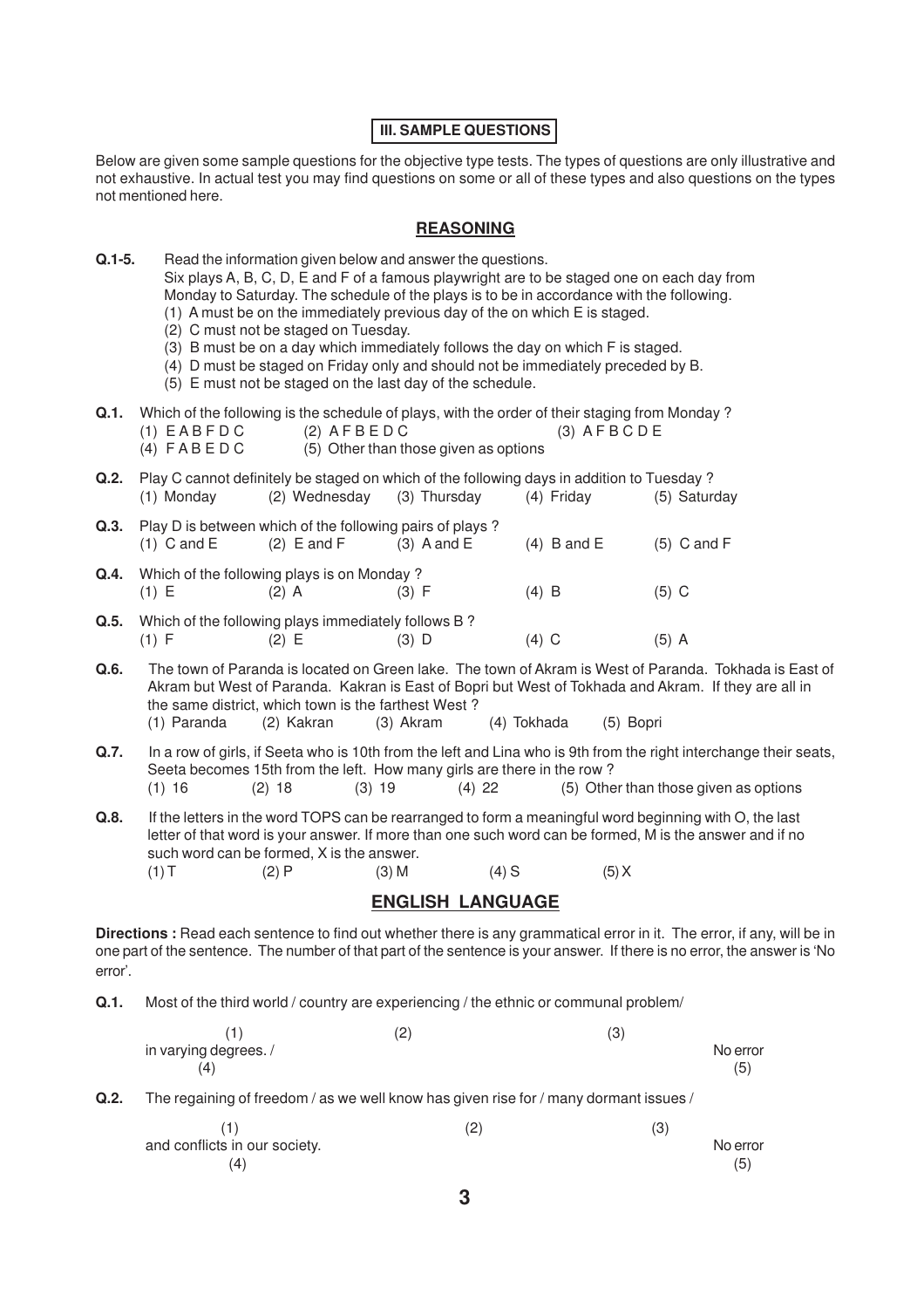**Q.3-5.** In the following passage there are blanks, each of which has been numbered. These numbers are printed below the passage and against each, five words are suggested, one of which fits the blank appropriately. Find out the appropriate word in each case.

The true (3) of rights is duty. If we all fulfill our duties, rights will not be (4) to seek. If leaving duties unperformed we run after rights, they will (5) us like an elusive person.

| Q.3. | (1) end    | $(2)$ source | $(3)$ joy   | $(4)$ purpose | $(5)$ power  |
|------|------------|--------------|-------------|---------------|--------------|
| Q.4. | (1) far    | $(2)$ close  | $(3)$ easy  | $(4)$ against | $(5)$ common |
| Q.5. | $(1)$ hold | $(2)$ grab   | $(3)$ fight | $(4)$ escape  | $(5)$ chase  |

#### **GENERAL AWARENESS WITH SPECIAL REFERENCE TO BANKING INDUSTRY**

| Q.1. |                                                                       |                      |               |                                       |            |                                                                                                                                                     |  |
|------|-----------------------------------------------------------------------|----------------------|---------------|---------------------------------------|------------|-----------------------------------------------------------------------------------------------------------------------------------------------------|--|
|      | Indian<br>(1)                                                         | International<br>(2) |               | Insurance<br>(3)                      | (4) Income | Institute<br>(5)                                                                                                                                    |  |
| Q.2. | R. K. Laxman was famous for ———<br>(1) Painting<br>(4) Film Direction |                      | (2) Cartoons  | (5) Other than those given as options |            | (3) Screenplay Writing                                                                                                                              |  |
| Q.3. | 'Know Your Customer' Scheme?<br>(1) IDBI                              | (2) RBI              | (3)<br>NABARD | (4) SIDBI                             |            | To combat the menace of money laundering, which of the following financial institutions has introduced the<br>(5) Other than those given as options |  |

- **Q.4.** Which of the following authorities issues licences to LIC agents in India ?<br>(1) IRDA (2) RBI (3) LIC (4) SEBI (5) Other t  $(5)$  Other than those given as options
- **Q.5.** Tarapore atomic power plant is located in (1) Bihar (2) Gujarat (3) Madhya Pradesh (4) Rajasthan (5) Other than those given as options

#### **QUANTITATIVE APTITUDE**

**Q.1-3.** Study the following table carefully and answer the questions given below -–

### **Distribution of 1000 candidates as regards their marks in written examination out of 300 and interview out of 100 in a selection examination**

| Written                            | <b>INTERVIEW MARKS</b> |       |       |       |       |            |  |  |
|------------------------------------|------------------------|-------|-------|-------|-------|------------|--|--|
| <b>Examination</b><br><b>Marks</b> | Below 30               | 30-39 | 40-49 | 50-59 | 60-69 | 70 & above |  |  |
| 260 & above                        | 8                      | 18    | 26    | 18    | 26    | 4          |  |  |
| 210 to 259                         | 5                      | 4     | 30    | 22    | 10    | 9          |  |  |
| 160 to 209                         | 16                     | 10    | 45    | 56    | 18    | 9          |  |  |
| 110 to 159                         | 28                     | 42    | 100   | 190   | 15    | 5          |  |  |
| 60 to 109                          | 35                     | 115   | 20    | 8     |       | 5          |  |  |
| Below 60                           | 32                     | 32    | 20    | 4     | 6     | 2          |  |  |

- **Q.1.** How many candidates did obtain more than 69 percent marks and above in both written examination and interview ? (1) 22 (2) 49 (3) 13 (4) 9 (5) Other than those given as options
- **Q.2**. if approximately 325 candidates were to be qualified in the written examination, what should be the percentage of the qualifying marks ?  $(1)$  above 20  $(2)$  above 70  $(3)$  above 36  $(4)$  above 63  $(5)$  Other than those given as options
- **Q.3.** About 42 percent of the candidates fall in which of the following ranges of the interview marks ? (1) 110-159 (2) 110 & below (3) 50 to 70 (4) 50 & above (5) Other than those given as options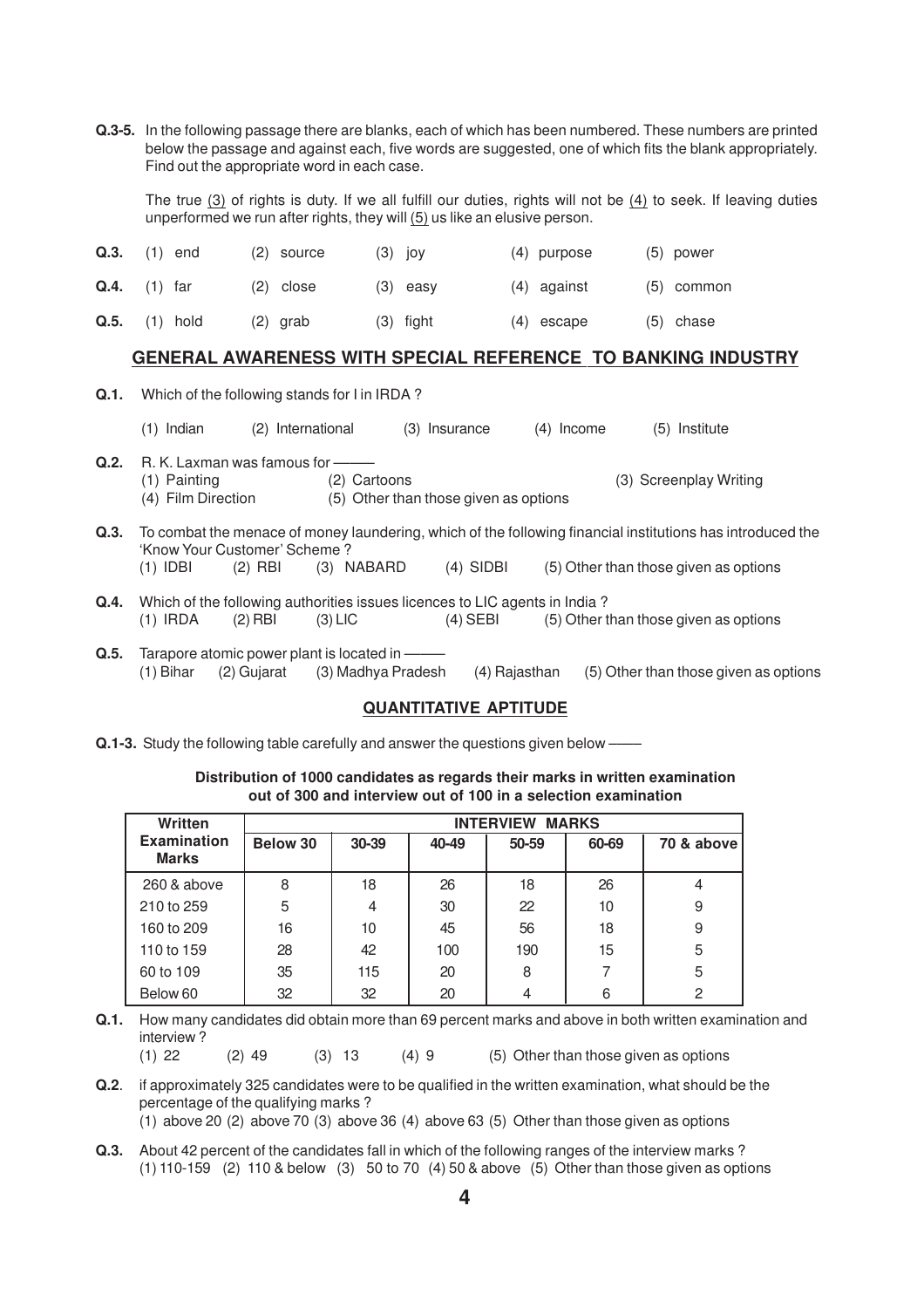- **Q.4.** Sohanlal purchased 120 reams of paper at Rs.100 per ream. The expenditure on transport was Rs.480. He had to pay an octroi duty of 50 paise per ream and the coolie charges were Rs.60. What should be the selling price of each ream if he wants a profit of 20% ? (1) Rs.126 (2) Rs.115.50 (3) Rs.105 (4) Rs. 120 (5) Other than those given as options
- **Q.5. Directions :** In the following question one number is missing. The place where the number is missing is shown by a question mark (?). You have to find out which one of the answers shown against 1, 2, 3 and 4 can replace the question mark. If none of these four can replace the question mark, you will indicate (5) i.e. 'Other than those given as options' as your answer.

 $\frac{24}{65} \times \frac{13}{56} \times \frac{5}{7}$  $\frac{3}{7}$  = ? (1)  $\frac{3}{49}$  (2)  $\frac{15}{245}$  (3)  $\frac{3}{77}$  (4)  $\frac{15}{56}$  (5) Other than those given as options

### IV. DETAILS OF THE ON-LINE EXAMINATION PATTERN

- 1. Total duration of examination is 120 minutes. [20 minutes extra for every 60 minutes (1 hour) of the examination time for candidates with disability eligible for compensatory time.]
- 2. The clock will be set at the server. The countdown timer in the top right corner of screen will display the remaining time available for you to complete the examination. When the timer reaches zero, the examination will end by itself. You will not be required to end or submit your examination.
- 3. The Question Palette displayed on the right side of screen will show the status of each question using one of the following symbols:
	- $\boxed{1}$ You have not visited the question yet.
	- You have not answered the question
	- You have answered the question
	- You have NOT answered the question, but have marked the question for review
	- The question(s) "Answered and Marked for Review" will be considered for evaluation.
	- The question(s) "Marked for Review" will not be considered for evaluation. Hence, no marks will be allocated for the same.

The Marked for Review status for a question simply indicates that you would like to look at that question again. If a question is answered and Marked for Review, your answer for that question will be considered in the evaluation.

- 4. You can click on the ">" arrow which appears to the left of question palette to collapse the question palette thereby maximizing the question window. To view the question palette again, you can click on "<" which appears on the right side of question window.
- 5. You can click on your "Profile" image on top right corner of your screen to change the language during the examination for entire question paper. On clicking of Profile image you will get a drop-down to change the question content to the desired language.
- 6. You can click on to navigate to the bottom and to navigate to the top of the question area, without scrolling.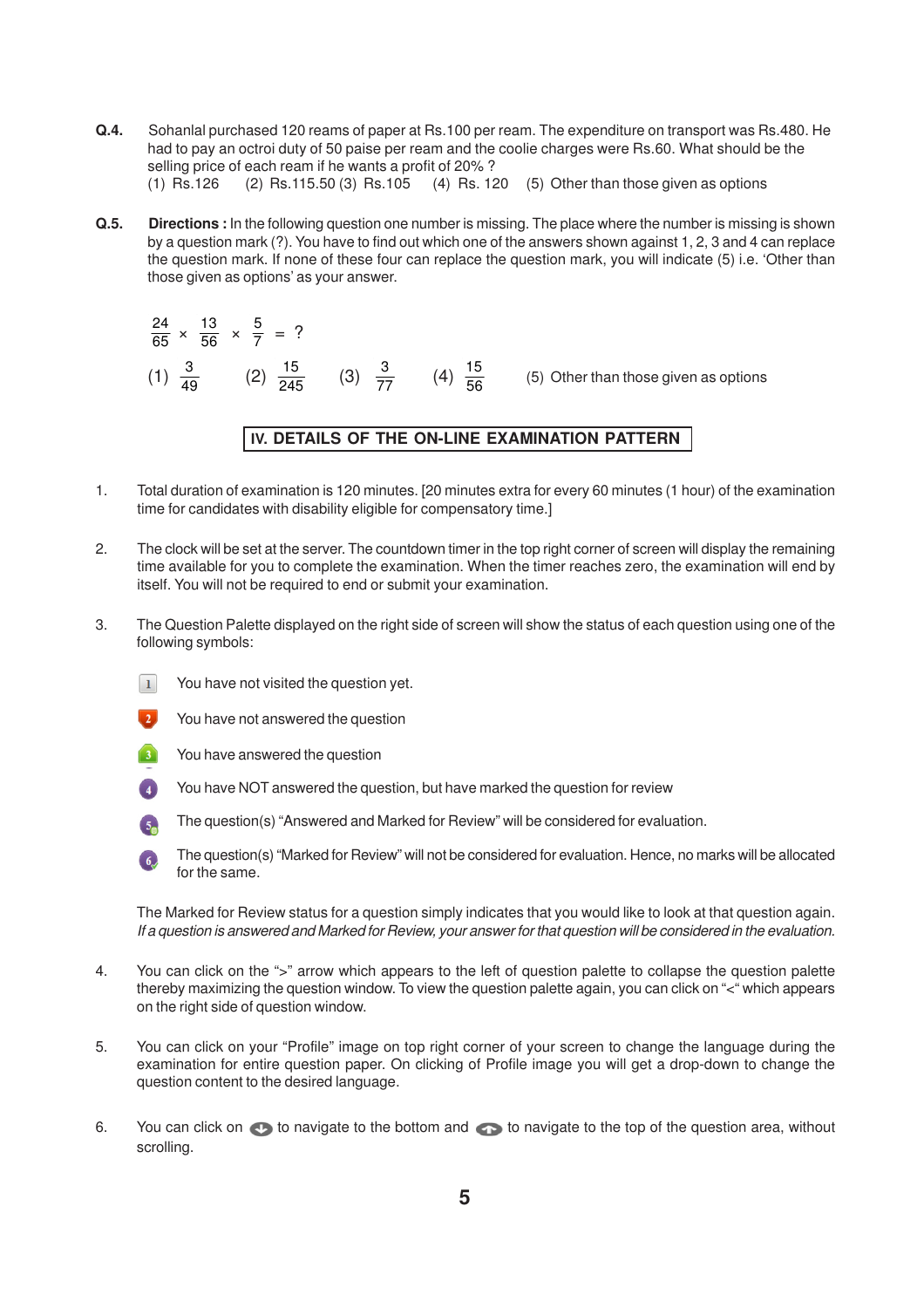#### **Navigating to a Question:**

- 7. To answer a question, do the following:
	- a. Click on the question number in the Question Palette at the right of your screen to go to that numbered question directly. Note that using this option does NOT save your answer to the current question.
	- b. Click on **Save &Next** to save your answer for the current question and then go to the next question.
	- c. Click on **Mark for Review & Next** to save your answer for the current question, mark it for review, and then go to the next question.

#### **Answering a Question :**

- 8. Procedure for answering a multiple choice type question:
	- a. To select your answer, click on the button of one of the options
	- b. To deselect your chosen answer, click on the button of the chosen option again or click on the **Clear Response** button
	- c. To change your chosen answer, click on the button of another option
	- d. To save your answer, you MUST click on the **Save & Next** button
	- e. To mark the question for review, click on the **Mark for Review & Next** button. If an answer is selected for a question that is Marked for Review, that answer will be considered in the evaluation.
- 9. To change your answer to a question that has already been answered, first select that question for answering and then follow the procedure for answering that type of question.
- 10. Note that ONLY Questions for which answers are saved or marked for review after answering will be considered for evaluation.

## **V. GENERAL INSTRUCTIONS**

- (1) Please note date, time and venue address of the examination given in the call letter.
- (2) You may visit the venue one day before the Online Examination to confirm the location so that you are able to report **on time** (as printed on the call letter) on the day of the examination. Late comers will not be allowed.
- (3) The call letter should be brought with you to the examination venue along with your recent passport size photograph duly pasted on it. (Preferably the same photograph as was as uploaded).
- (4) You must scrupulously follow the instructions of the Test Administrator and Bank Representative at the examination venue. If you violate the instructions you will be disqualified and will be asked to leave the examination venue.
- (5) No use of calculators (separate or with watch), books, note books or written notes, cell phones (with or without camera facility), or any other electronic device will be allowed during the examination.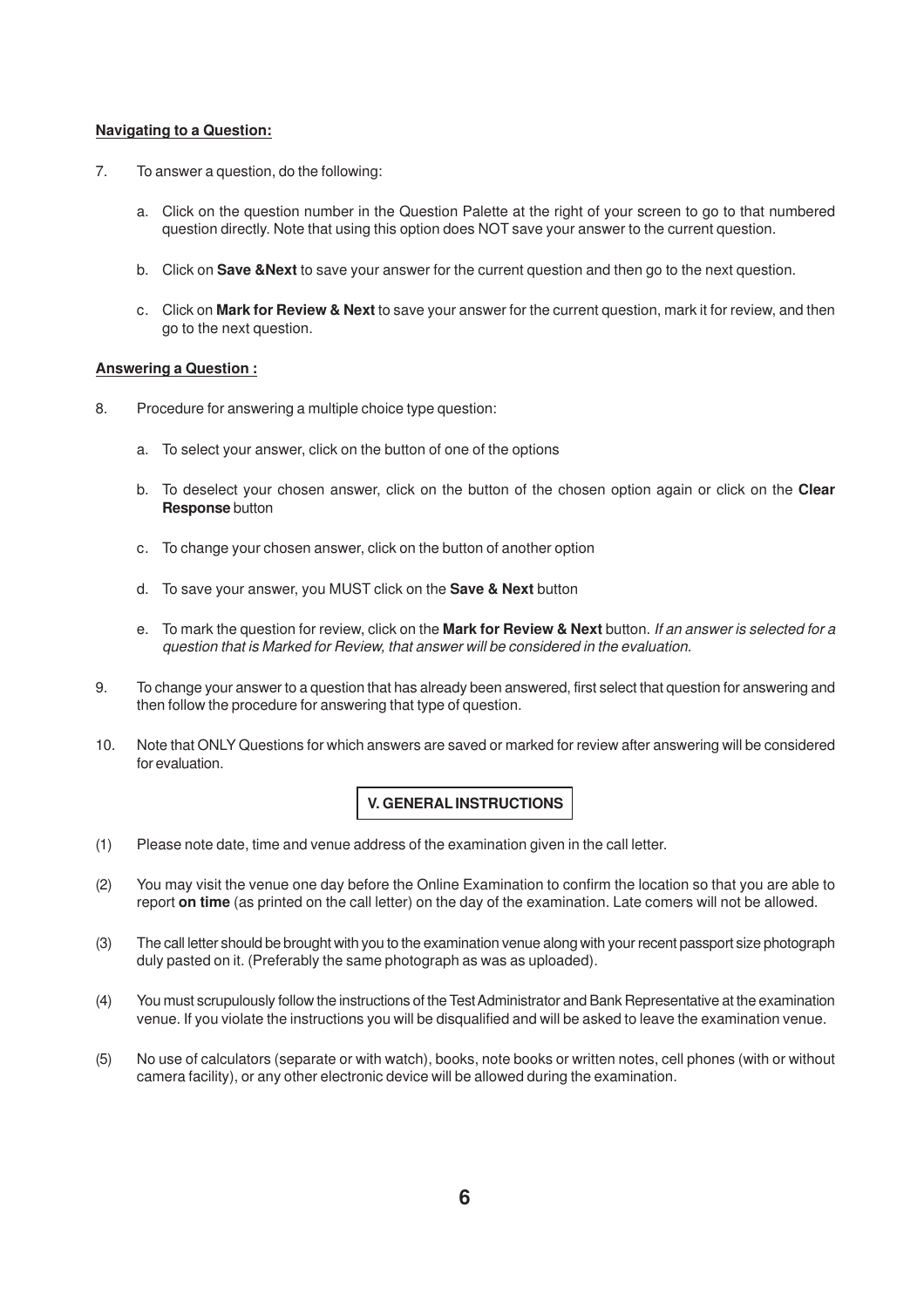- (6) Please bring the call letter with your photograph affixed thereon, currently valid Photo identity proof in original and a photocopy of the same ID proof which you bring in original - THIS IS ESSENTIAL. Please handover the callletter alongwith photocopy of photo identity proof duly stapled together to the invigilator. Currently valid photo identity proof may be PAN Card/Passport/Permanent Driving Licence/Voter's Card with photograph/Bank Passbook with photograph/Photo Identity proof issued by a Gazetted Officer on official letterhead /Photo Identity proof issued by a People's Representative on official letterhead/Valid recent Identity Card issued by a recognised College/University/Aadhar/E-Aadhar Card with a photograph /Employee ID in original/Bar Council Identity card with photograph. **Please Note - Ration Card and Learner's Driving License will NOT be accepted as valid ID proof.** Please note that your name as appearing on the call letter (provided by you during the process of registration) should exactly match the name as appearing on the photo identity proof. Female candidates who have changed first/last/middle name post marriage must take special note of this. If there is any mismatch between the name indicated in the Call Letter and Photo Identity Proof you will not be allowed to appear for the examination. In case of candidates who have changed their name will be allowed only if they produce Gazette notification/their marriage certificate/affidavit. Photo ID should be valid as on the day of the examination.
- (7) Biometric data (Right thumb impression) and photograph will be captured twice at the examination venue i.e. before the start of examination and after completion of examination. Decision of the Biometric data verification authority with regard to its status (matched or mismatched) shall be final and binding upon the candidates. **Refusal to participate in the process of biometric data capturing / verification on any occasion may lead to cancellation of candidature.** With regards to the same, please note the following :
	- (a) If fingers are coated (stamped ink/mehndi/coloured...etc), ensure to thoroughly wash them so that coating is completely removed before the examination day.
	- (b) If fingers are dirty or dusty, ensure to wash them and dry them before the thumb impression (biometric) is captured.
	- (c) Ensure fingers of both hands are dry. If fingers are moist, wipe each finger to dry them.
	- (d) If the primary finger (Right thumb) to be captured is injured/damaged, immediately notify the concerned authority in the test centre.

(Any failure to observe these points will result in non-admittance for the examination)

- (8) Do not leave your seat unless you are allowed.
- (9) Travelling Allowance not admissible. No travelling allowance or other expenses in connection with the examination will be paid.
- (10) Your responses (answers) will be analysed with other candidates to detect patterns of similarity of right and wrong answers. If in the analytical procedure adopted in this regard, it is inferred/concluded that the responses have been shared and scores obtained are not genuine/valid, your candidature may be cancelled. Any candidate who is found copying or receiving or giving assistance or engaging in any behaviour unbecoming of a candidate will not be considered for assessment. The Bank may take further action against such candidates as deemed fit by it.
- (11) You should bring with you a ball-point pen. A sheet of paper will be provided which can be used for rough work or taking down the question number you would like to review at the end of the test before submitting your answers. After the test is over you MUST hand over this sheet of paper to the Test Administrator before leaving the venue.
- (12) The possibility of occurrence of some problem in the administration of the examination cannot be ruled out completely which may impact test delivery and/or result from being generated. In that event, every effort will be made to rectify such problem, which may include movement of candidates, delay in test. Conduct of a reexamination is at the absolute discretion of test conducting body. Candidates will not have any claim for a retest. Candidates not willing to move or not willing to participate in the delayed process of test delivery shall be summarily rejected from the process.